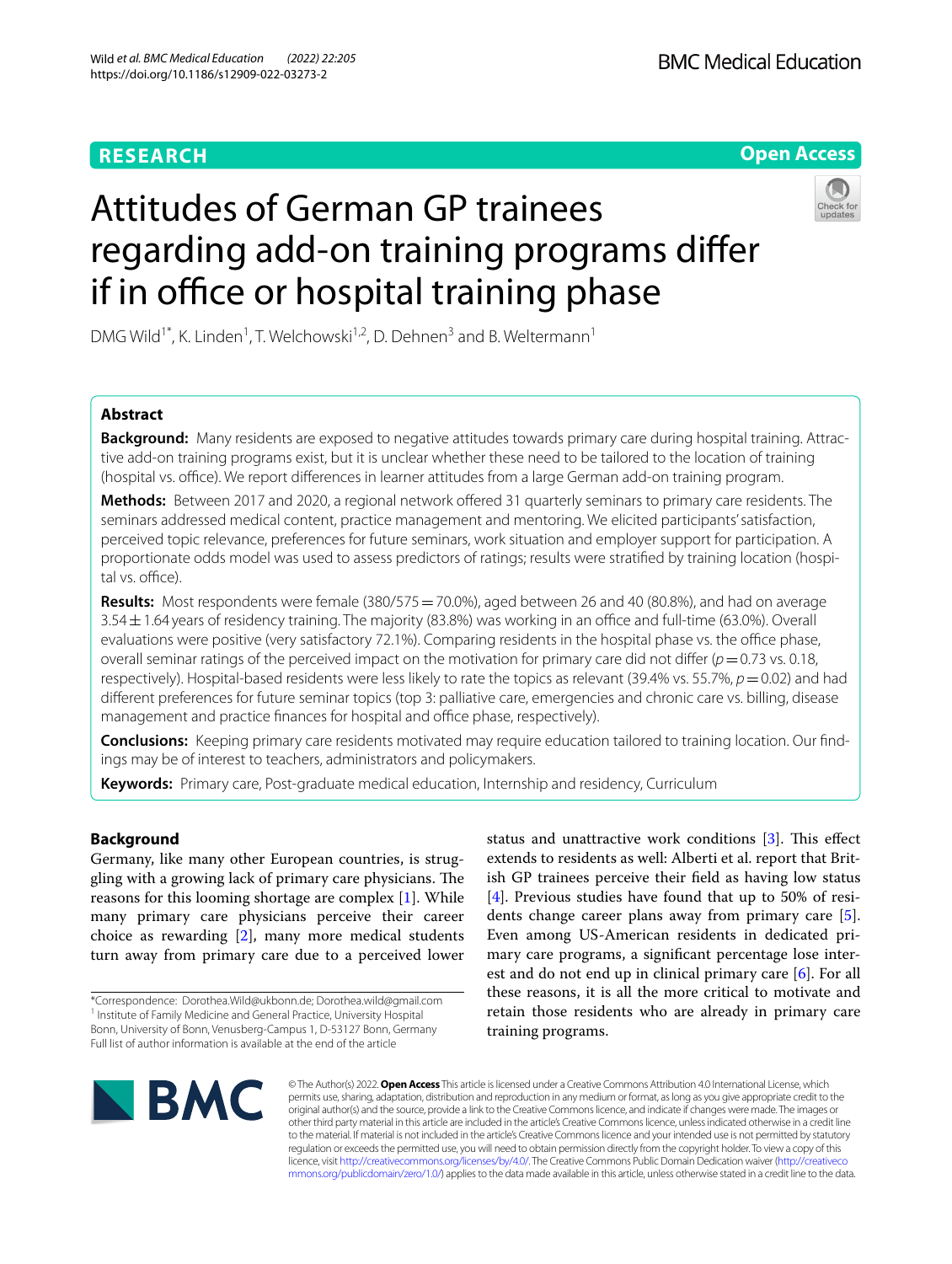Maintaining residents' motivation to pursue primary care is of particular importance in countries like Germany [\[7](#page-7-6)], where training comprises a hospital-based and an office-based phase  $[8]$  $[8]$ . The training sites are typically organised by the residents themselves. In the hospital phase, residents rotate in surgical or medical departments. In the office phase, residents are integrated in individual practices and receive most of their formal training through longitudinal add-on seminars. During hospital-based training, residents are often exposed to negative attitudes towards primary care [[9\]](#page-7-8). Local attractive add-on training programs which include mentoring schemes have been well received [[10](#page-7-9)[–12](#page-7-10)], especially if they incorporate non-clinical aspects such as leadership and management [[13,](#page-7-11) [14](#page-7-12)]. Such additional training programs are common internationally [[15](#page-7-13)] and therefore relevant outside of Germany.

Increasing breadth of training has been found to improve GP recruitment and retention  $[16]$  $[16]$ . It is possible that hospital-based residents might beneft from support that is tailored to their situation and learning needs. To our knowledge, this has not been studied so far.

## **Methods**

## **Program description**

In 2017, a regional competency center for post-graduate education in family medicine was created through a joint efort of the regional medical chamber, the hospital association and the fve university departments of family practice in the German North-Rhine region. The program is fnanced and set up within the framework provided by the German social law SGB V § 75a which was supplemented with a bundle of strategies to enhance the primary care workforce  $[17]$ . The centre is supported by the association of general practitioners and the regional chapter of the association of young family physicians (the association of young family physicians is a national network of residents and recent graduates of primary care training programs.) Throughout the year, the program offers voluntary seminar days which combine practical medical content and advice on practice management with mentoring, networking opportunities as well as career planning support. All seminars are held in small groups, are highly interactive and include training as well as networking opportunities with experienced family physicians. Between September 2017 and June 2020, a total of 31 seminar days with 8 teaching hours each were ofered. Since April 2020, the program has been administered online only due to the COVID-19 pandemic.

In Germany, residents are not required to declare their specialty career goal at the start of their residency. Therefore, it is not clear at any given time how many future primary care residents are in hospital training (hospital time can be accredited towards both internal medicine or primary care certifcation), nor is participation in training seminars mandatory. Residency ends with an oral examination.

A few representative examples of the seminar days are shown below (see Table [1](#page-1-0)). The seminars end with a "next" day pearl", a message that trainees can share with their local supervisor the next day.

## **Evaluation methods**

From June 2017 to June 2020, all participants were surveyed after each seminar day about their satisfaction with the program, their preferences for future days and the perceived relevance of the program for their daily work. We also asked about their age group, work situation and how they were able to participate (paid leave, use of vacation days, etc.) The survey was developed by a group of experts based on previous work experience with the target group.

In regards to the seminar program, the survey asked about the satisfaction with each program part using a six-point Likert scale (featuring "very satisfed", "satisfed", "somewhat satisfed", "somewhat dissatisfed", "dissatisfed" and "very dissatisfed"). Respondents were asked to rate their impression of the competency gained, the

<span id="page-1-0"></span>**Table 1** Sample of seminar days

#### **A: Management of crises and emergencies in primary care**

- Talk: Office structures that are helpful for emergency management
- Talk: The ABCDEs of Advanced Life Support
- Small-group activity with simulated patients: advanced life support
- Mentoring activity: Small group discussions about legal rules for compulsory placement of patients in psychiatric units

#### **B: Taboo topics in primary care:**

- Talk: Diagnostics and therapeutics in addiction medicine
- Plenary discussion: Addiction an everyday topic?
- Small-group activity: Sexuality and sexual disorders
- Small-group activity: Gynaecology and urology for primary care physicians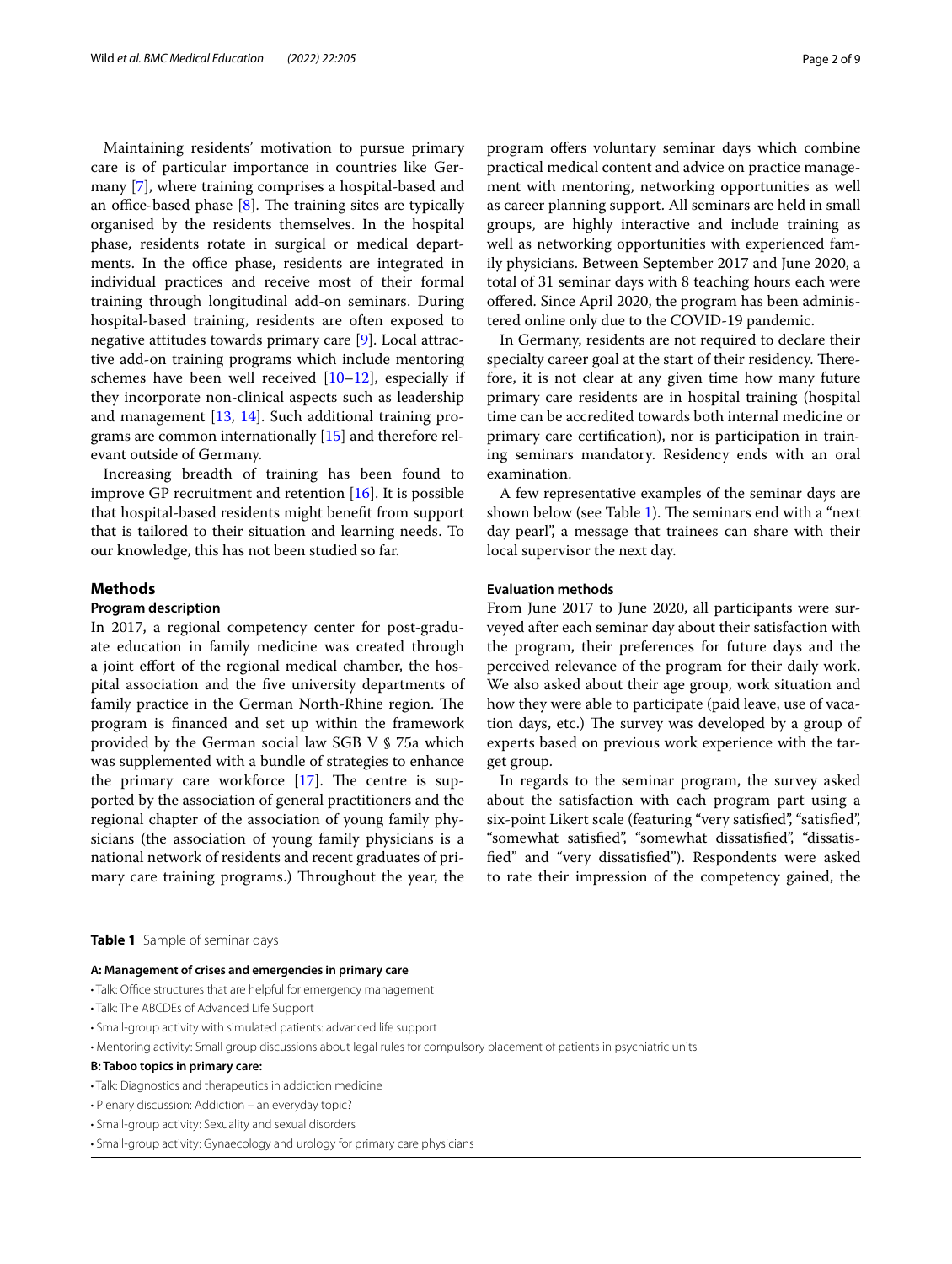opportunities for discussion, the content, didactics and the relevance for their daily practice.

Respondents also gave an overall rating for the day with six ratings corresponding to the country's school grades: very good (1), good (2), satisfactory (3), adequate (4), poor (5) and very poor (6). Lastly, they were asked about their perceptions of the opportunities for networking, if the mentoring part of the seminar day strengthened their motivation to become a primary care physician, and which topics they were most interested in for future seminar oferings.

## **Statistical analysis**

Descriptive data were used for baseline characteristics. For each seminar day, we calculated the absolute and relative percentages of evaluations in each rating category (very satisfed, satisfed etc.). We also divided the program items into the categories "Therapy and diagnosis", "Evidence-based medicine", "Prevention", "Practice management" and "Career planning". For each category, we calculated the absolute and relative percentages of all evaluations in each category of the Likert scale. We also calculated the absolute and relative percentages of trainees who had taken paid leave for the seminar, comparing trainees who were in the hospital phase versus the office phase. In addition, we calculated a  $6 \times 6$  table of the total score of the day and the perceived impact on the motivation to become a primary care physician.

To compare the overall ratings of the day with the perception that the mentoring part of the day increased the motivation to pursue primary care training, the marginal probability distributions were compared with a Monte Carlo permutation test  $(10^5 \text{ simulations})$  regarding the sum of absolute diferences of the relative category frequencies. Laplace smoothing was applied to better take into account low relative frequencies in categories. The top fve wishes were compared between hospital and practice residents with a two-sample permutation test based on the Anderson-Darling test statistic ( $10^5\,\mathrm{simula}$ tions). Furthermore, we compared whether respondents difered with regard to receiving paid leave depending on whether they were hospital- based or office-based at the time of participating in the seminar through a contingency table with a Monte Carlo Chi<sup>2</sup> independence test  $(10<sup>5</sup>$  simulations). Comparisons between two relative frequencies were analysed by two-sample tests for equality of proportions using Yates' continuity correction.

Lastly, we constructed a proportional odds model with inverse cumulative probabilities and logit-link [[18](#page-7-16)] regarding 1) the overall rating of the seminar day and 2) the increase in the motivation to become a primary care physician. Most of the evaluations of these two questions were right-skewed, and negative assessments were rare.

Therefore, the evaluation categories "very dissatisfied", "dissatisfed", "rather dissatisfed" and "rather satisfed" were aggregated to one category. Near-zero variability variables (population paediatric and geriatric, topic category evidence based-medicine) were excluded prior to modelling [\[19](#page-7-17)]. To reduce the number of variables, all questions regarding single seminars were converted to sum scores per seminar evaluation. Missing data were addressed by multiple imputation with chained equations [[20\]](#page-7-18). All variables used in the proportional odds model were previously imputed. The number of imputations and iterations were both set to 25 using default imputation models of the R package mice according to the measurement scale of variables. The final proportional odds model coefficients were pooled  $[21]$  $[21]$ . The goodness of ft of the pooled proportional odds model was measured by average proportion of deviance explained across all imputed data sets [[22](#page-7-20)]. Data were analysed using R 3.6.3 with packages VGAM\_1.1–3, caret\_6.0–86, ggplot2\_3.3.0, lattice\_0.20–41, MESS\_0.5.6, car\_3.0–8, carData\_3.0–4, openxlsx\_4.1.5 and mice\_3.9.0.

## **Results**

## **Respondents**

Overall, we had 503 unique participants each year and 999 session participants, for an average of 2.0 seminar days attended per resident per year (median 1.7.) We obtained 575 evaluations (response rate 57.6%). Since the survey was anonymous, it was not possible to determine how many training sessions a particular resident attended. Therefore, the demographic data are participant-based. Baseline characteristics of our subjects are shown in Table [2](#page-3-0). Our respondents were mostly female (70.0%), aged between 26 and 40 (80.8%), and had an average of  $3.54 \pm 1.64$  years of residency training. The majority (83.8%) was currently in the office-based phase of their training, and most were working fulltime (63.3%), with a sizable minority working part-time (32.6%). 81 surveys were returned by residents in the hospital phase, and 449 by residents in the office phase.

#### *Program output*

As of June 2020, 31 seminar days with a total of 170 topic items were ofered (see Table [3](#page-3-1)). Most topics were related to diagnosis and therapy (73.1%) followed by practice management (23.5%). Other frequent topics included communication, self-refection and self-care (17.1%) as well as career planning (11.2%) and prevention (8.2%).

## *Program evaluation*

Overall evaluations of the seminar days were very positive (see Table  $4$ ). Most respondents rated the overall support as very satisfactory (59.7%) or satisfactory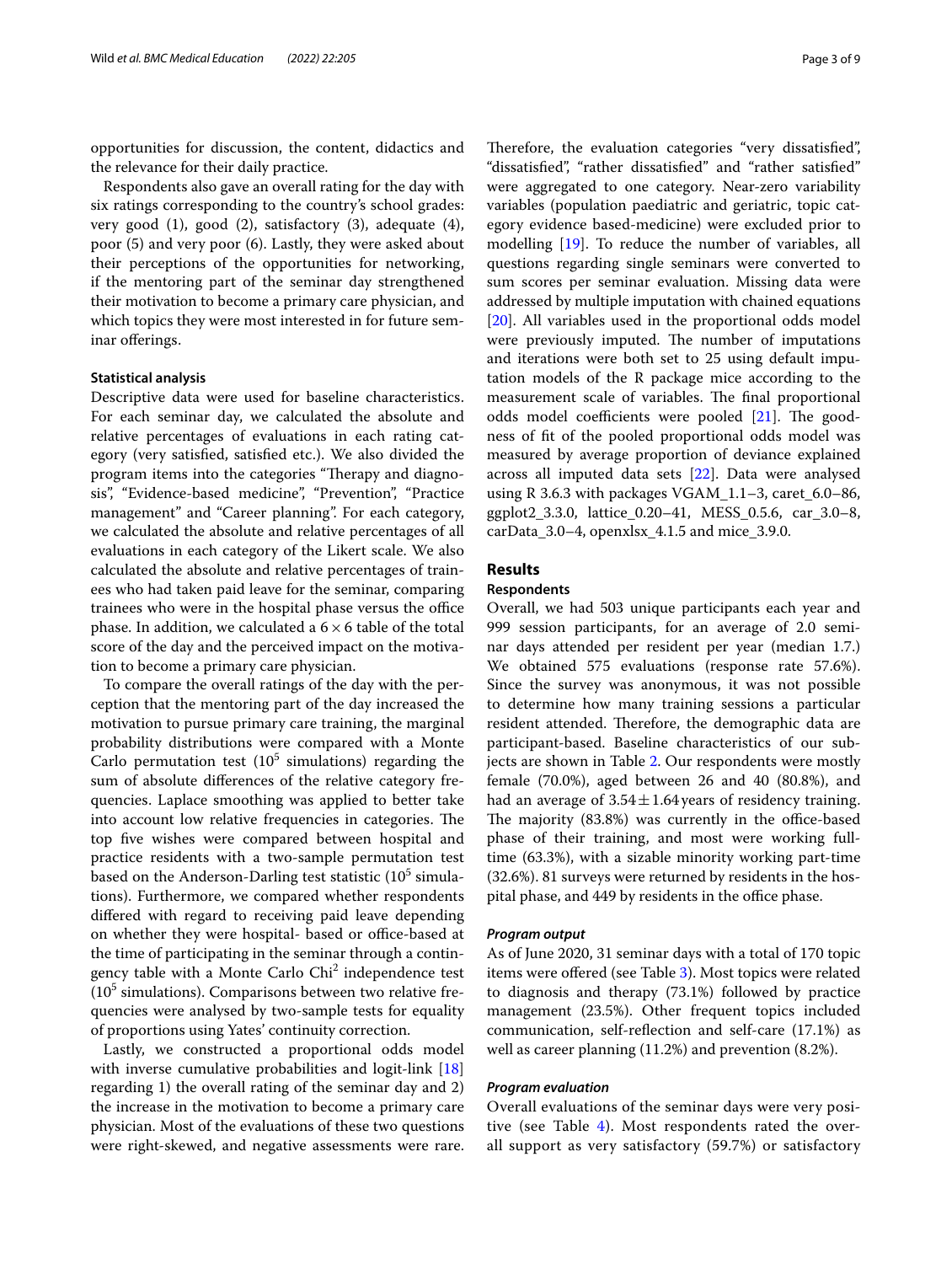<span id="page-3-0"></span>**Table 2** Baseline characteristics of respondents (*n*=575); Missing data as indicated

|                                                      | N    | %    | Missing values (%) |
|------------------------------------------------------|------|------|--------------------|
| Age                                                  |      |      | 69 (12.0)          |
| $20 - 30$                                            | 110  | 21.7 |                    |
| $31 - 35$                                            | 191  | 37.8 |                    |
| $36 - 40$                                            | 113  | 22.3 |                    |
| >40                                                  | 92   | 18.2 |                    |
| Gender                                               |      |      | 32(5.6)            |
| Male                                                 | 163  | 30.0 |                    |
| Female                                               | 380  | 70.0 |                    |
| Year of residency:                                   |      |      | 76 (13.2)          |
| Average $+/-$ SD                                     | 3.54 | 1.6  |                    |
| <b>Current training setting</b>                      |      |      | 39(6.8)            |
| Hospital-based training                              | 81   | 15.1 |                    |
| Office-based training                                | 449  | 83.8 |                    |
| Other (e.g., parental leave)                         | 6    | 1.1  |                    |
| <b>Work situation</b>                                |      |      | 25(4.9)            |
| Full-time                                            | 346  | 63.3 |                    |
| Part-time                                            | 178  | 32.6 |                    |
| On parental leave/not working                        | 23   | 4.2  |                    |
| <b>Employer support for seminar</b><br>participation |      |      | 53 (9.2)           |
| Paid leave                                           | 370  | 70.9 |                    |
| Vacation day                                         | 48   | 9.2  |                    |
| Free time compensation                               | 16   | 3.1  |                    |
| Other                                                | 88   | 16.9 |                    |

<span id="page-3-1"></span>**Table 3** Overview of the program's number of training days, training hours and seminar locations

|                                              | N     | $\%$  |
|----------------------------------------------|-------|-------|
| Total seminar days                           | 31    |       |
| Total agenda items in those 31 days          | 170   |       |
| Agenda items in the categories               |       |       |
| Diagnosis and therapy                        | 63    | 73.1% |
| Practice management                          | 40    | 23.5% |
| Communication, reflection, self-care         | 29    | 17.1% |
| Career planning                              | 19    | 11.2% |
| Prevention                                   | 14    | 8.2%  |
| Evidence-based medicine                      | 5     | 2.9%  |
| Seminar days held in rural/underserved areas | 4     | 13.0% |
| Average number of teaching hours             | 8/day |       |

(36.2%). Ratings were similarly high in terms of their value for professional development (62.4% very satisfactory, 32.3% satisfactory) and the overall atmosphere (71.4% very satisfactory, 24.4% satisfactory). Overall, 59.7% rated the seminars as very satisfactory, 36.2% as satisfactory, 3.7% as rather satisfactory. Fewer

respondents reported that the seminars strengthened their commitment to primary care (52.8% very satisfed, 34.7% satisfied). These differences did not reach statistical significance  $(p=0.39)$ .

Table [5](#page-5-0) summarises the seminar evaluations stratified by training phase (hospital vs. office). Residents in the hospital phase were less likely to rate the topics as very relevant (39.4% vs. 55.7%,  $p = 0.02$ ). There was no diference in the assessment of the seminars as regards strengthening the motivation to pursue primary care  $(43.8\% \text{ vs. } 53.9\%, p=0.18).$ 

Residents in the hospital phase difered from those in the office phase in respect to the topics they found most interesting (see Table  $6$ ). Office-based residents were more interested in practice management topics than hospital-based residents. The only topic that was in both groups' top 5 was the category clinical examination techniques. Employer support for attending the seminars difered signifcantly (see Fig. [1\)](#page-6-1): While most residents in the practice phase received time of (74.7%), only slightly more than half (57.7%) of the trainees in the hospital phase received this beneft  $(p < 0.01)$ .

#### *Proportional odds model*

In the proportional odds model, neither age group, gender, training year, training content, nor training phase had an impact on the overall rating. However, the number of training hours per seminar and the positive ratings of individual components of the program did have an impact (for training hours odds ratio (OR) 2.08, confidence interval (CI) 1.15–3.77,  $p=0.02$ ; for seminar rating items 5–9 OR 1.2416, CI 1.14–1.36, *p* < 0.01; seminar rating items 10–14 OR 1.1868, CI 1.08–1.31,  $p$  < 0.0[1](#page-6-2); details see Additional file 1). There was a trend towards higher ratings for seminars that included mentoring; however, this factor did not reach statistical significance (OR 3.37, CI 0.65-17.61,  $p = 0.15$ ). The goodness of fit of the pooled proportional odds model, as measured by average proportion of deviance explained across all imputed data set, was 11.3% (for details, see Additional fle [1\)](#page-6-2).

Several factors predicted residents' perception of the mentoring part of the program to strengthen their motivation to pursue primary care, namely being in the officebased training phase (OR 1.88, CI 1.06–3.35; *p*=0.03), as well as programs featuring topics within the categories prevention (OR 1.43, CI 1.14–1.79,  $p < 0.01$ ) or practice management (OR 1.45; CI 1.08–1.93,  $p = 0.01$ ). The goodness of ft of the pooled proportional odds model, as measured by average proportion of deviance explained across all imputed data set, was 28%.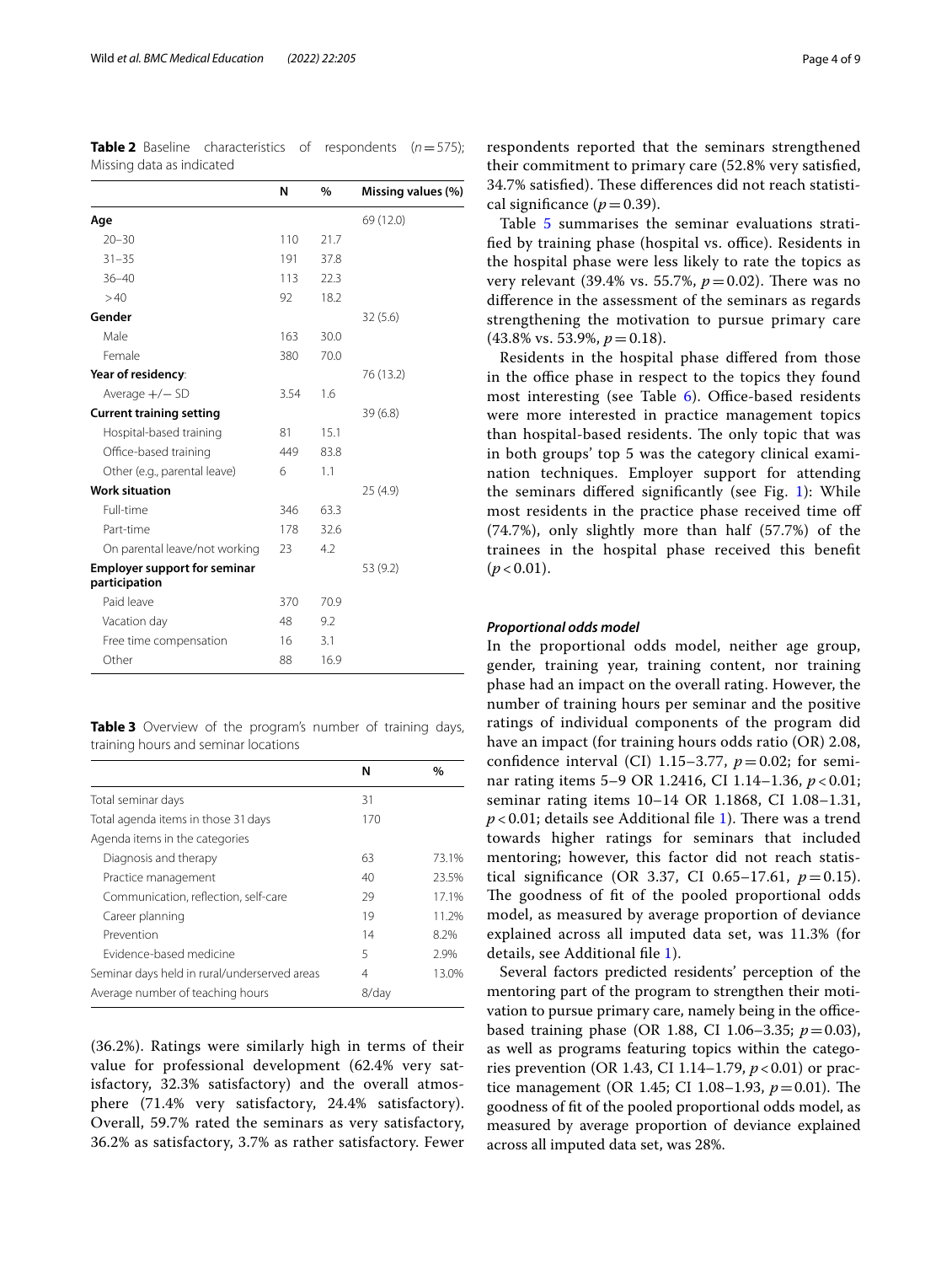| Category                                               | Very satisfied (%) | Satisfied (%) | Rather satisfied (%) | <b>Rather dissatisfied</b><br>or dissatisfied (%) |
|--------------------------------------------------------|--------------------|---------------|----------------------|---------------------------------------------------|
| Overall evaluation                                     | 320 (59.7)         | 194 (36.2)    | 20(3.7)              | 2(0.4)                                            |
| Overall atmosphere                                     | 401 (71.4)         | 137 (24.4)    | 20(3.6)              | 4(0.7)                                            |
| Value for professional development                     | 349 (62.4)         | 180 (32.3)    | 25(4.5)              | 5(0.9)                                            |
| Topic relevance                                        | 251(53.3)          | 140 (29.9)    | 51 (10.9)            | 27(6.0)                                           |
| Strengthens motivation to be primary care<br>physician | 242 (52.8)         | 159 (34.7)    | 41(9.0)              | 16(3.5)                                           |
| Opportunity for networking                             | 404(72.1)          | 135(24.1)     | 20(3.6)              | 1(0.2)                                            |
| Agenda subcategories                                   |                    |               |                      |                                                   |
| Diagnosis and therapy                                  | 257 (59.5)         | 157(36.3)     | 16(3.7)              | 2(0.5)                                            |
| Prevention                                             | 50(61.0)           | 27 (32.9)     | 4(4.9)               | 1(1.2)                                            |
| Evidence-based medicine                                | 17(51.5)           | 14(42.4)      | 1(3.0)               | 1(3.0)                                            |
| Practice management                                    | 276 (57.6)         | 182 (38.0)    | 19(4.0)              | 2(0.4)                                            |
| Communication, reflection, self-care                   | 133 (61.9)         | 71 (33.0)     | 10(4.7)              | 1(0.5)                                            |
| Career planning                                        | 179 (63.5)         | 94 (33.3)     | 9(3.2)               | 0(0)                                              |
| Seminar format                                         |                    |               |                      |                                                   |
| Plenary session                                        | 140(65.1)          | 66 (30.7)     | 8(3.7)               | 1(0.5)                                            |
| Small group discussion                                 | 272 (58.5)         | 172 (37.0)    | 19(4.1)              | 2(0.4)                                            |
| Mentoring                                              | 247 (61.9)         | 141 (35.3)    | 11(2.8)              | 0(0)                                              |

<span id="page-4-0"></span>**Table 4** Respondents' evaluations of the seminar days: overall rating and by category, *n*=575

## **Discussion**

We report evaluations of a longitudinal add-on training program and differences in training evaluations depending on the training phase of residents. We found the program to be overall well received, with positive ratings particularly for the topics prevention and practice management. Our findings supplement the existing literature in important ways. Broerman et al. studied preferences of physicians in training for mentoring programs [[23](#page-7-21)] and their satisfaction with a mentoring program in a small sample  $(n=21)$ [[24](#page-7-22)]. Our results confirm the value of mentoring in a much larger sample. Hoffman, Flum and Steinhäuser described results of email requests for mentoring, which also substantiate the important role of information around practice management and career planning for residents [[25](#page-7-23)].

Residents in the hospital phase differed from those in the office phase in terms of their training preferences, preferred topics and training needs. Stanley et al. hypothesised that the decreasing interest in primary care in their sample was caused by the inpatient focus of residency training and suboptimal experiences in the ambulatory clinic, but they did not evaluate the role of dedicated training sessions [[6](#page-7-5)]. Improving primary care teaching of residents in the hospital phase may also have an impact on the general culture of academic medical centres, which are often described as having a negative attitude towards primary care [[3,](#page-7-2) [26](#page-7-24), [27\]](#page-7-25), and may attract other residents to primary care. This would be a significant strategy, since many countries like Germany are facing a surplus of residents aiming to pursue specialist care but a lack of primary care physicians [\[28,](#page-7-26) [29\]](#page-8-0). This strategy may also have an impact on medical students' career choices, which are impacted by the perceived status and intellectual challenges of various career paths [[29\]](#page-8-0).

While three quarters of the residents in the practice phase received paid leave, this was true for only slightly more than half of the trainees in the hospital phase. Since the salary of primary care residents is heavily subsidised by the statutory and private health insurances, these fndings are surprising. This effect may have been due to the workload in the hospital setting. It is also possible that residents in the hospital phase attended hospital-based teaching seminars instead.

Ultimately, the value of a training program lies in its ability to increase the supply of motivated and competent primary care physicians. Our results suggest that such programs should be tailored to the different phases of training. While our fndings must be regarded as preliminary, and while many other external factors impact motivation  $[30]$  $[30]$ , this question merits further research.

## **Strengths and limitations**

We report on a large number of training seminars from one of the largest add-on training areas in the country.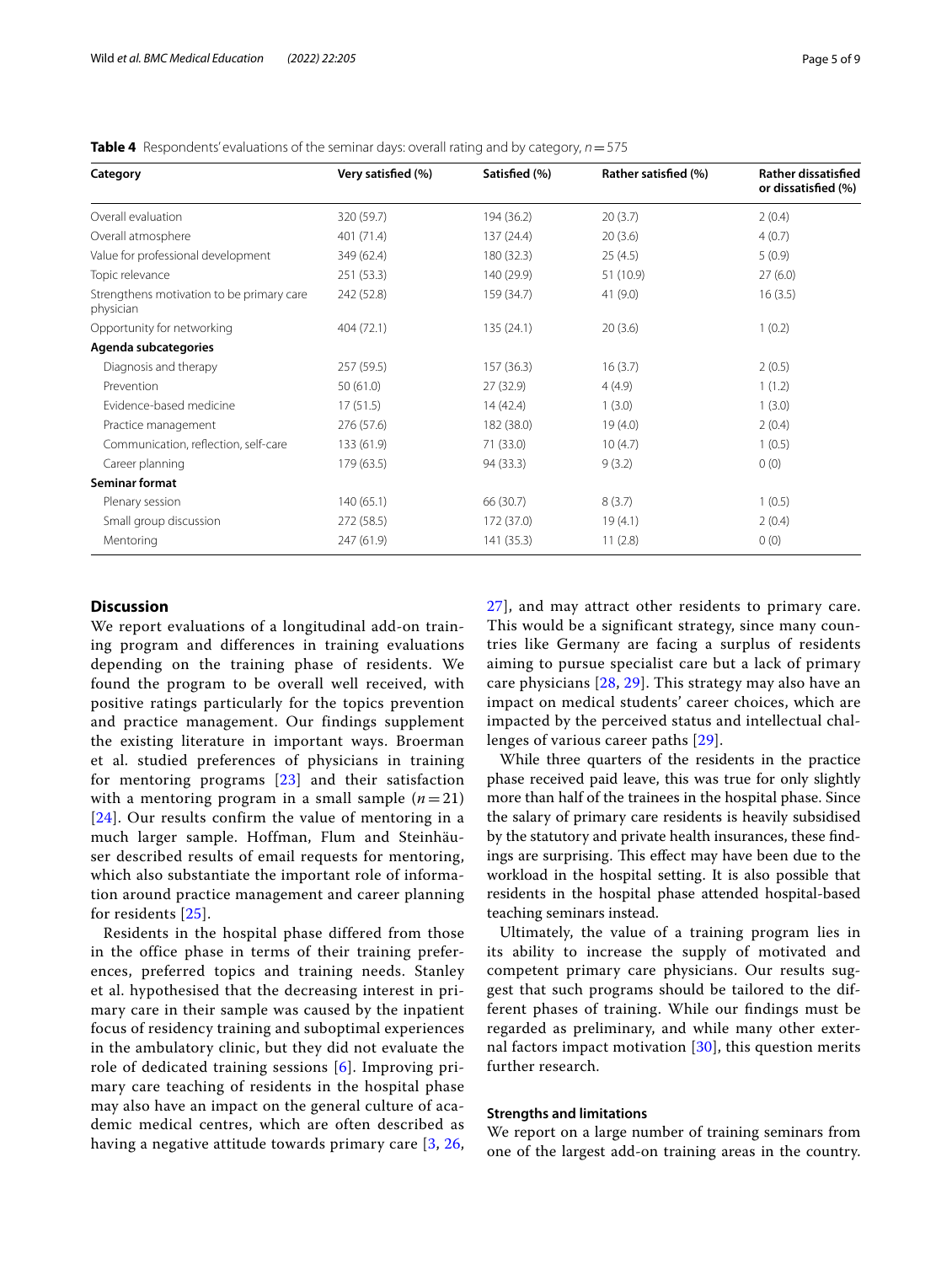| Category                                                     | Participants in hospital phase ( $n = 81$ ) |               |                         |                                        | Participants in office phase ( $n = 449$ ) |               |                         |                                        |
|--------------------------------------------------------------|---------------------------------------------|---------------|-------------------------|----------------------------------------|--------------------------------------------|---------------|-------------------------|----------------------------------------|
|                                                              | Very satisfied<br>(%)                       | Satisfied (%) | Rather<br>satisfied (%) | Rather<br>dissatisfied or<br>worse (%) | Very satisfied<br>(%)                      | Satisfied (%) | Rather<br>satisfied (%) | Rather<br>dissatisfied or<br>worse (%) |
| Overall evalu-<br>ation                                      | 46 (61.3)                                   | 28 (37.3)     | 1(1.3)                  | 0(0)                                   | 251 (59.3)                                 | 152 (35.9)    | 18(4.3)                 | 2(0.5)                                 |
| Overall atmos-<br>phere                                      | 60 (74.1)                                   | 21(25.9)      | 0(0)                    | 0(0)                                   | 313 (70.8)                                 | 108 (24.4)    | 19(4.3)                 | 2(0.5)                                 |
| Value for<br>professional<br>development                     | 49 (61.3)                                   | 28 (35.0)     | 2(2.5)                  | 1(1.3)                                 | 275 (62.4)                                 | 142 (32.2)    | 21(4.8)                 | 3(0.7)                                 |
| Topic rel-<br>evance                                         | 26 (39.4)                                   | 28 (42.4)     | 9(13.6)                 | 3(4.6)                                 | 206 (55.7)                                 | 101(27.3)     | 40 (10.8)               | 23(6.2)                                |
| Strengthens<br>motivation to<br>be primary care<br>physician | 28 (43.8)                                   | 24(37.5)      | 10(15.6)                | 2(3.1)                                 | 196 (53.9)                                 | 125(34.3)     | 30(8.2)                 | 13(3.6)                                |
| Opportunity for 61 (76.3)<br>networking                      |                                             | 17(21.3)      | 2(2.5)                  | 0(0)                                   | 313 (71.1)                                 | 113(25.7)     | 14(3.2)                 | 0(0)                                   |
| Agenda subcategory                                           |                                             |               |                         |                                        |                                            |               |                         |                                        |
| Diagnosis<br>and therapy                                     | 36 (59.0)                                   | 24 (39.3)     | 1(1.6)                  | 0(0)                                   | 204 (59.1)                                 | 125 (36.2)    | 14(4.1)                 | 2(0.6)                                 |
| Prevention                                                   | 6(54.6)                                     | 4(36.4)       | 1(9.1)                  | 0(0)                                   | 39 (60.0)                                  | 22 (33.9)     | 3(4.6)                  | 1(1.5)                                 |
| Evidence-<br>based medi-<br>cine                             | 2(66.7)                                     | 1(33.3)       | 0(0)                    | 0(0)                                   | 13 (48.2)                                  | 12(44.5)      | 1(3.7)                  | 1(3.7)                                 |
| Practice<br>management                                       | 36 (56.3)                                   | 27(42.2)      | 1(1.6)                  | 0(0)                                   | 219 (57.8)                                 | 141 (37.2)    | 17(4.5)                 | 2(0.5)                                 |
| Communica-<br>tion, reflection,<br>self-care                 | 20(66.7)                                    | 9(30.0)       | 1(3.3)                  | 0(0)                                   | 100 (60.6)                                 | 55 (33.3)     | 9(5.5)                  | 1(0.6)                                 |
| Career plan-<br>ning                                         | 21(67.7)                                    | 10(32.3)      | 0(0)                    | 0(0)                                   | 148 (63.0)                                 | 78 (33.2)     | 9(3.8)                  | 0(0)                                   |
| <b>Teaching format</b>                                       |                                             |               |                         |                                        |                                            |               |                         |                                        |
| Plenary<br>session                                           | 24 (75.0)                                   | 7(21.9)       | 1(3.1)                  | 0(0)                                   | 101 (63.12%)                               | 52 (32.5)     | 6(3.8)                  | 1(0.6)                                 |
| Small group<br>discussion                                    | 41(60.3)                                    | 26 (38.2)     | 1(1.5)                  | 0(0)                                   | 209 (57.9)                                 | 133 (36.8)    | 17(4.7)                 | 2(0.6)                                 |
| Mentoring                                                    | 37(62.7)                                    | 22(37.3)      | 0(0)                    | 0(0)                                   | 194 (62.4)                                 | 107 (34.4)    | 10(3.2)                 | 0(0)                                   |

<span id="page-5-0"></span>Table 5 Respondents' evaluations of the seminar days by category, stratified by residents in different training settings (hospital phase versus office phase), missing data not shown; significant differences bolded

Since seminar attendance is voluntary, participants seem to fnd our programme valuable, which is refected in our ratings. To our knowledge, our study is the frst to stratify by training phase and to perform a sophisticated statistical analysis of the components of the training program and their impact on overall ratings. However, the study should also be interpreted in light of its limitations. We surveyed a sample of regional trainees, which may not be representative of all German trainees. We were not able to trace individual residents and can therefore draw no conclusions regarding the development of interests in diferent topics over the course of the residency. This lack of traceability may have led to some residents participating in the survey in both the hospital and the office phase. In addition, we were unable to calculate attendance rates for our seminars based on the training phase, since residents are not required to declare their specialty and can also change their intended specialisation during residency. Course participation is not mandatory, which may have skewed participants' ratings of the courses towards the positive. The statistical model assumes that all odds ratios across categories do not vary, but the sample size was too small to substantiate this assumption.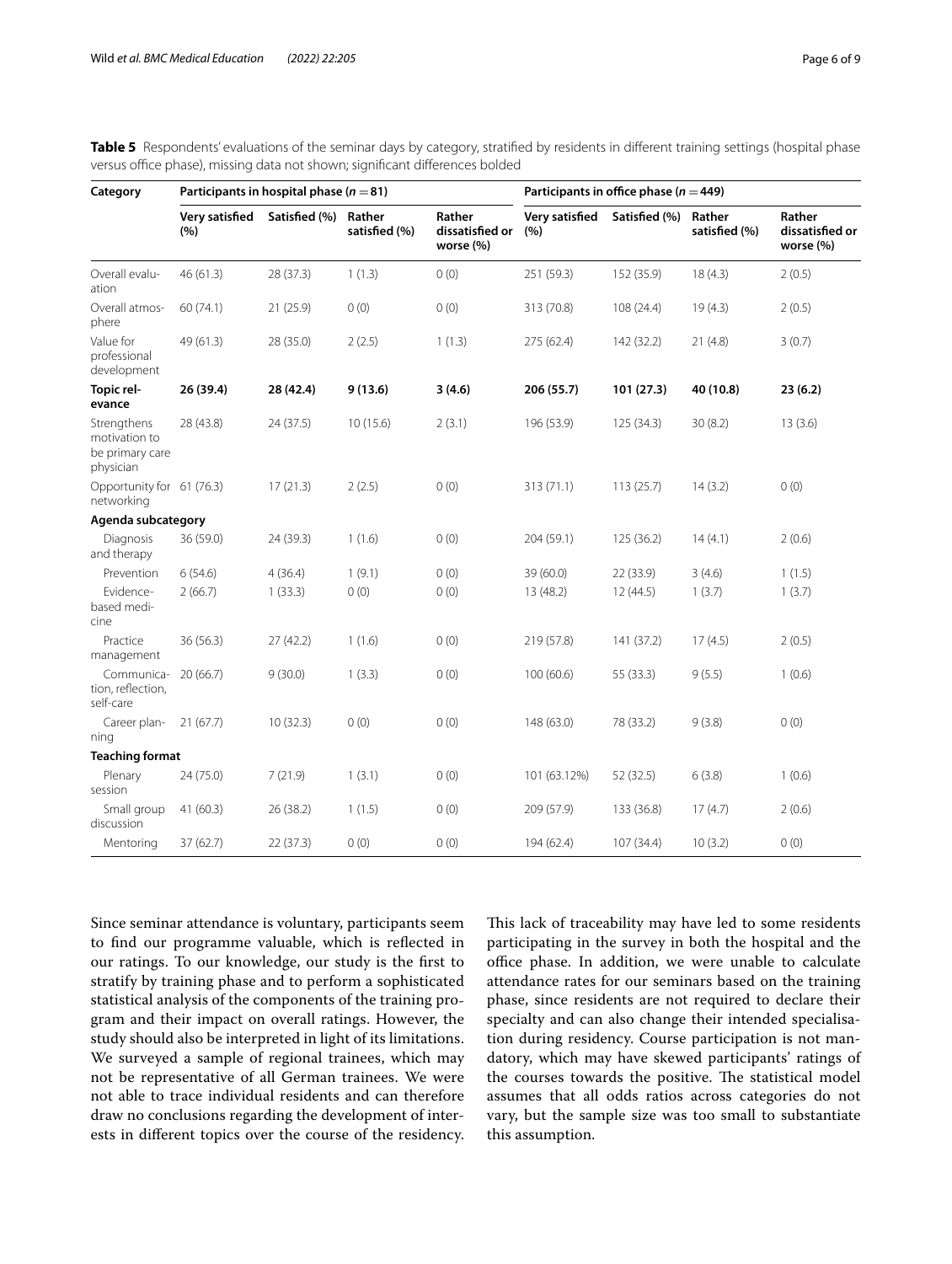| Residents in hospital phase                    | Residents in office phase              |  |  |
|------------------------------------------------|----------------------------------------|--|--|
| Topic (%)                                      | Topic (%)                              |  |  |
| Palliative care (41.3%)                        | Billing (47.8)                         |  |  |
| Emergencies (40.0)                             | Disease management programs (44.4)     |  |  |
| Chronic care (38.3)                            | Practice finances (37.3)               |  |  |
| Clinical examination techniques (38.3)         | Practice management (35.4)             |  |  |
| Psychosomatic medicine (35.8)                  | Clinical examination techniques (34.6) |  |  |
| Disease management programs (34.2)             | Contracts (33.8)                       |  |  |
| Practice management (33.8)                     | Palliative care (33.3)                 |  |  |
| Communication with challenging patients (32.9) | Emergencies (32.0)                     |  |  |
| Contracts (31.3)                               | Establishing a practice (30.2)         |  |  |
| Prevention (31.3)                              | Geriatrics (27.9)                      |  |  |

<span id="page-6-0"></span>**Table 6** Respondents' top 10 preferences for future seminar topics and employer support for participation, stratified by training site (*n*=575); multiple answers were possible



## <span id="page-6-1"></span>**Conclusion**

In summary, longitudinal supplemental training seems to be a promising method to increase the supply of motivated primary care physicians. The content should be tailored to the actual training phase of the residents in order to maximise motivation. We hope that our results will be helpful to other programs and countries.

## **Supplementary Information**

The online version contains supplementary material available at [https://doi.](https://doi.org/10.1186/s12909-022-03273-2) [org/10.1186/s12909-022-03273-2 .](https://doi.org/10.1186/s12909-022-03273-2)

## <span id="page-6-2"></span>**Additional fle 1.**

## **Acknowledgements**

The authors would like to thank all faculty members who were involved in developing and implementing the seminars in prior years, as well as the residents who participated in them and gave us their evaluations.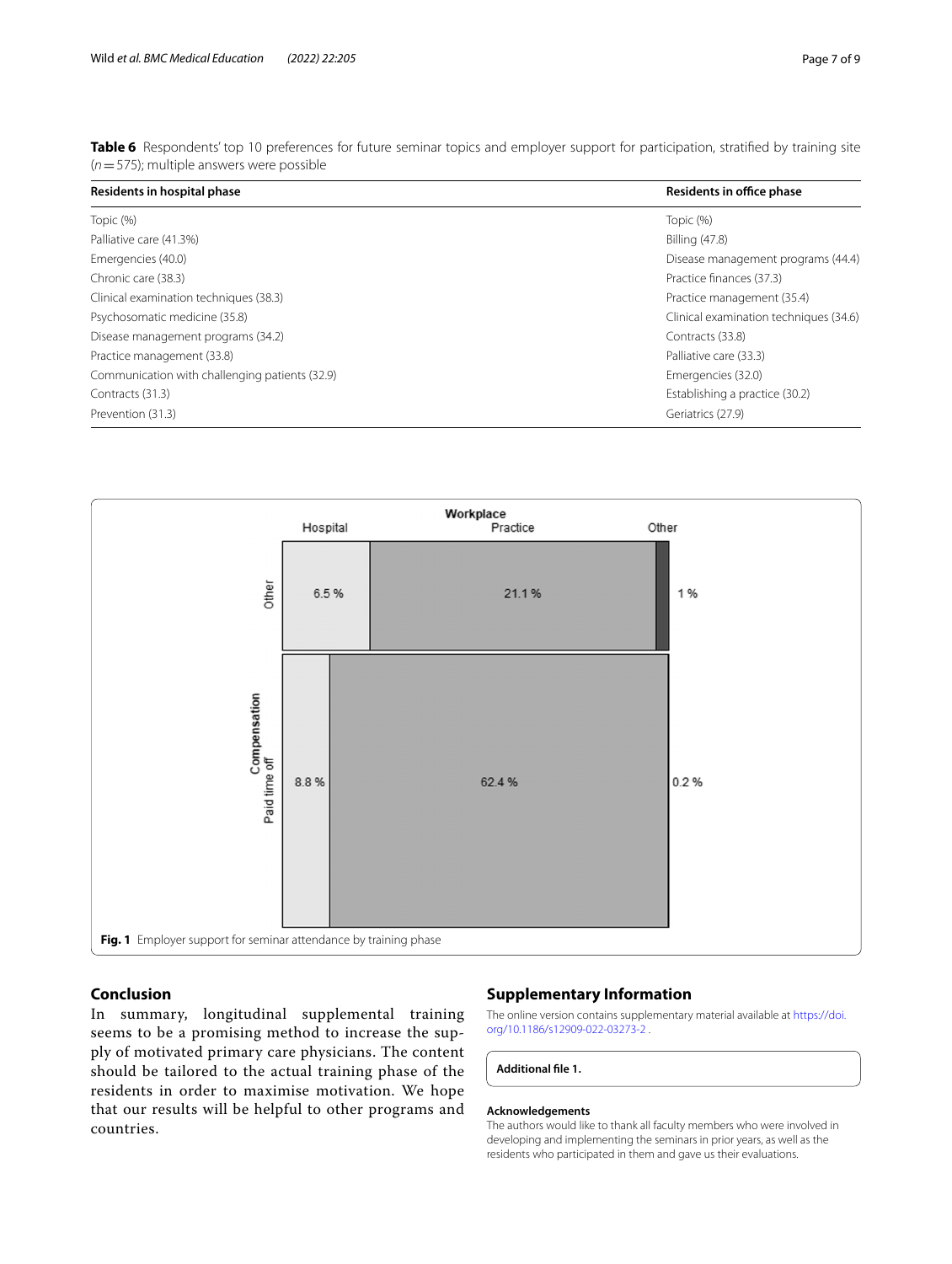#### **Authors' contributions**

This research project was developed by BW. Data quality was managed by KL. TW carried out the statistical analysis, DW, KL, DD and BW interpreted the data. DW wrote the frst draft, BW, TW and DD edited the manuscript. All authors have read and approved the fnal manuscript.

#### **Funding**

Open Access funding enabled and organized by Projekt DEAL. The publication of this work was supported by the Open Access Publication Fund of the University of Bonn. This funding had no role in the design of the study, collection, analysis, and interpretation of data, nor in the writing of the manuscript; it merely facilitates publication in an open access journal.

#### **Availability of data and materials**

The data used in this study is available from the corresponding author on reasonable request.

### **Declarations**

#### **Ethics approval and consent to participate**

The study was submitted to the Ethics Committee of the Medical Faculty of the University of Bonn. Informed consent was not obtained, instead assent was assumed if respondents flled out the questionnaire. The Ethics Committee deemed the study exempt from review (3 June 2020, No. 216/20). All methods were performed in accordance with the relevant guidelines and regulations and in accordance with the Declaration of Helsinki.

#### **Consent for publication**

Not applicable.

#### **Competing interests**

The authors declare that there are no competing interests.

#### **Author details**

<sup>1</sup> Institute of Family Medicine and General Practice, University Hospital Bonn, University of Bonn, Venusberg-Campus 1, D-53127 Bonn, Germany. <sup>2</sup>Institute of Medical Biometry, Informatics and Epidemiology, University Hospital Bonn, University of Bonn, Bonn, Germany. <sup>3</sup>Institute of Family Practice, Medical Faculty, University of Duisburg-Essen, Essen, Germany.

## Received: 30 June 2021 Accepted: 15 March 2022 Published online: 26 March 2022

#### **References**

- <span id="page-7-0"></span>1. Le Floch B, Bastiaens H, Le Reste JY, Lingner H, Hoffman R, Czachowski S, et al. Which positive factors give general practitioners job satisfaction and make general practice a rewarding career? A European multicentric qualitative research by the European general practice research network. BMC Fam Pract. 2019;20(1):1–11. [https://doi.org/10.](https://doi.org/10.1186/s12875-019-0985-9) [1186/s12875-019-0985-9](https://doi.org/10.1186/s12875-019-0985-9).
- <span id="page-7-1"></span>2. Lambert TW, Smith F, Goldacre MJ. Trends in attractiveness of general practice as a career: surveys of views of UK-trained doctors. Brit J Gen Pract. 2017;67(657):e238–47. [https://doi.org/10.3399/bjgp17X689893.](https://doi.org/10.3399/bjgp17X689893)
- <span id="page-7-2"></span>3. NHS Health Education England MSC 17-73A: By choice not by chance: Supporting medical students towards future careers. Health Education England November 2916. [https://www.medschools.ac.uk/media/2881/](https://www.medschools.ac.uk/media/2881/by-choice-not-by-chance.pdf) [by-choice-not-by-chance.pdf.](https://www.medschools.ac.uk/media/2881/by-choice-not-by-chance.pdf) Accessed on 2 Sept 2022.
- <span id="page-7-3"></span>4. Alberti H, Banner K, Collingwood H, Merritt K. "Just a GP": a mixed method study of undermining of general practice as a career choice in the UK. BMJ Open. 2017;7:e018520. [https://doi.org/10.1136/bmjop](https://doi.org/10.1136/bmjopen-2017-018520) [en-2017-018520.](https://doi.org/10.1136/bmjopen-2017-018520)
- <span id="page-7-4"></span>5. Reynolds EE. Infuencing career choice during residency. J Gen Int Med. 1999;14(8):512.
- <span id="page-7-5"></span>6. Stanley M, O'Brien B, Julian K, Jain S, Cornett P, Hollander H, et al. Is training in a primary care internal medicine residency associated with a career in primary care medicine? J G Intern Med. 2015;30(9):1333–8. [https://doi.org/10.1007/s11606-015-3356-9.](https://doi.org/10.1007/s11606-015-3356-9)
- <span id="page-7-6"></span>7. Arya N, Gibson C, Ponka D, Haq C, Hansel S, Dahlman B, et al. Family medicine around the world: overview by region: the Besrour papers: a series on the state of family medicine in the world. Can Fam Physic. 2017;63(6):436–41.
- <span id="page-7-7"></span>8. Kringos DS, Boerma WG, Hutchinson A, Saltman RB. Building primary care in a changing Europe. WHO Regional Office for Europe. [https://](https://apps.who.int/iris/bitstream/handle/10665/154350/9789289050319-eng.pdf%20on%208/18/2020) [apps.who.int/iris/bitstream/handle/10665/154350/9789289050319](https://apps.who.int/iris/bitstream/handle/10665/154350/9789289050319-eng.pdf%20on%208/18/2020) [eng.pdf on 8/18/2020](https://apps.who.int/iris/bitstream/handle/10665/154350/9789289050319-eng.pdf%20on%208/18/2020). Accessed 29 May 2021.
- <span id="page-7-8"></span>Long T, Chaiyachati K, Bosu O, Sircar S, Richards B, Garg M, et al. Why aren't more primary care residents going into primary care? A qualitative study. J Gen Int Med. 2016;31(12):1452–9. [https://doi.org/10.1007/](https://doi.org/10.1007/s11606-016-3825-9) [s11606-016-3825-9.](https://doi.org/10.1007/s11606-016-3825-9)
- <span id="page-7-9"></span>10. Schwill S, Magez J, Joos S, Steinhäuser J, Ledig T, Rubik A, et al. New paths in post-graduate medical training in general practice – 8 years of experience with the pilot project Verbundweiterbildung Plus Baden-Württemberg. GMS J Med Ed. 2017;34(5):Doc62. [https://doi.org/10.](https://doi.org/10.3205/zma001139) [3205/zma001139.](https://doi.org/10.3205/zma001139)
- 11. Broermann M, Wunder A, Sommer S, Baum E, Gerlach FM, Sennekamp M. Hessenweites Weiterbildungskolleg für Ärztinnen und Ärzte in Weiterbildung Allgemeinmedizin. Z Allg Med. 2015;91(1):18–22. <https://doi.org/10.3238/zfa.2015.0018-0022>.
- <span id="page-7-10"></span>12. Roos M, Blauth E, Steinhäuser J, Ledig T, Joos S, Peters-Klimm F. Gebietsweiterbildung Allgemeinmedizin in Deutschland: Eine bundesweite Umfrage unter Ärztinnen und Ärzten in Weiterbildung. J Evid Qual Healthc. 2011;105(2):81–8. <https://doi.org/10.1016/j.zefq.2010.11.007>.
- <span id="page-7-11"></span>13. Aine T, Sumanen M, Heikkilä T, Hyppölä H, Vänskä J, Kujala S, et al. The non-clinical contents of GP training need more attention. Results from the Finnish physician study. Europ J Gen Pract. 2014;20(1):36–9. [https://](https://doi.org/10.3109/13814788.2013.800042) [doi.org/10.3109/13814788.2013.800042.](https://doi.org/10.3109/13814788.2013.800042)
- <span id="page-7-12"></span>14. Behmann M, Schmiemann G, Lingner H, Kühne F, Hummers-Pradier E, Schneider N. Job satisfaction among primary care physicians: results of a survey. Dtsch Arztebl Int. 2012;109(11):193. [https://doi.org/10.3238/](https://doi.org/10.3238/arztebl.2012.0193) [arztebl.2012.0193.](https://doi.org/10.3238/arztebl.2012.0193)
- <span id="page-7-13"></span>15. Hays RB, MorganS. Australian and overseas models of general practice training. Med J Australia. 2011;194(11):S63–4.
- <span id="page-7-14"></span>16. Marchand C, Peckham S. Addressing the crisis of GP recruitment and retention: a systematic review. Brit J Gen Pract. 2017. [https://doi.org/](https://doi.org/10.3399/bjgp17X689929) [10.3399/bjgp17X689929](https://doi.org/10.3399/bjgp17X689929).
- <span id="page-7-15"></span>17. Sozialgesetzbuch Fünftes Buch Gesetzliche Krankenversicherung. Stand: Zuletzt geändert durch Art. 4 G v. 12.5.2021 I 1087; § 75a SGB V Förderung der Weiterbildung. [https://www.sozialgesetzbuch-sgb.de/](https://www.sozialgesetzbuch-sgb.de/sgbv/75a.html) [sgbv/75a.html](https://www.sozialgesetzbuch-sgb.de/sgbv/75a.html); Accessed 29 June 2021.
- <span id="page-7-16"></span>18. Tutz G. Regression for categorical data. USA: Cambridge University Press; 2011.
- <span id="page-7-17"></span>19. Kuhn M, Johnson K. Applied Predictive Modeling. New York: Springer Science+Business Media; 2013.
- <span id="page-7-18"></span>20. Van Buuren S. Flexible imputation of missing data. 2nd Edn. Boca Raton: CRC Press; 2018.
- <span id="page-7-19"></span>21. Rubin DB. Multiple imputation for nonresponse in surveys. New York: Wiley; 1987.
- <span id="page-7-20"></span>22. Wood SN. Generalized Additive Models, An Introduction with R. 2nd ed. New York: Chapman & Hall/CRC; 2017.
- <span id="page-7-21"></span>23. Broermann M, Gerlach F, Sennekamp M. Sinnvoll und vom Nachwuchs erwünscht: Mentoring in der Weiterbildung Allgemeinmedizin. Z Allg Med. 2014;90(12):502–7.
- <span id="page-7-22"></span>24. Broermann M, Messemaker A, Schnoor H, Gerlach FM, Sennekamp M. Wer proftiert vom Mentoring? Evaluation eines hessenweiten Mentoringprogramms für angehende Hausärzte/Hausärztinnen. Z Allg Med. 2019;95(1). <https://doi.org/10.3238/zfa.2019.0020-0025>.
- <span id="page-7-23"></span>25. Hofmann M, Flum E, Steinhäuser J. Mentoring in family medicine: consultation needs of family medicine trainees. J Evid Qual Health Care. 2016;112:61–5. [https://doi.org/10.1016/j.zefq.2016.02.002.](https://doi.org/10.1016/j.zefq.2016.02.002)
- <span id="page-7-24"></span>26. Dupras DM, West CP. Training for careers in primary care: time for attention to culture. J Gen Intern Med. 2015:1243–4. [https://doi.org/10.](https://doi.org/10.1007/s11606-015-3416-1) [1007/s11606-015-3416-1](https://doi.org/10.1007/s11606-015-3416-1).
- <span id="page-7-25"></span>27. Brooks JV. Hostility during training: historical roots of primary care disparagement. Ann Fam Med. 2016;14(5):446–52. [https://doi.org/10.](https://doi.org/10.1370/afm.1971) [1370/afm.1971.](https://doi.org/10.1370/afm.1971)
- <span id="page-7-26"></span>28. Lambert T, Goldacre R, Smith F, Goldacre MJ. Reasons why doctors choose or reject careers in general practice: national surveys. Brit J Gen Pract. 2012;62(605):e851–8. <https://doi.org/10.1258/jrsm.2012.110173>.